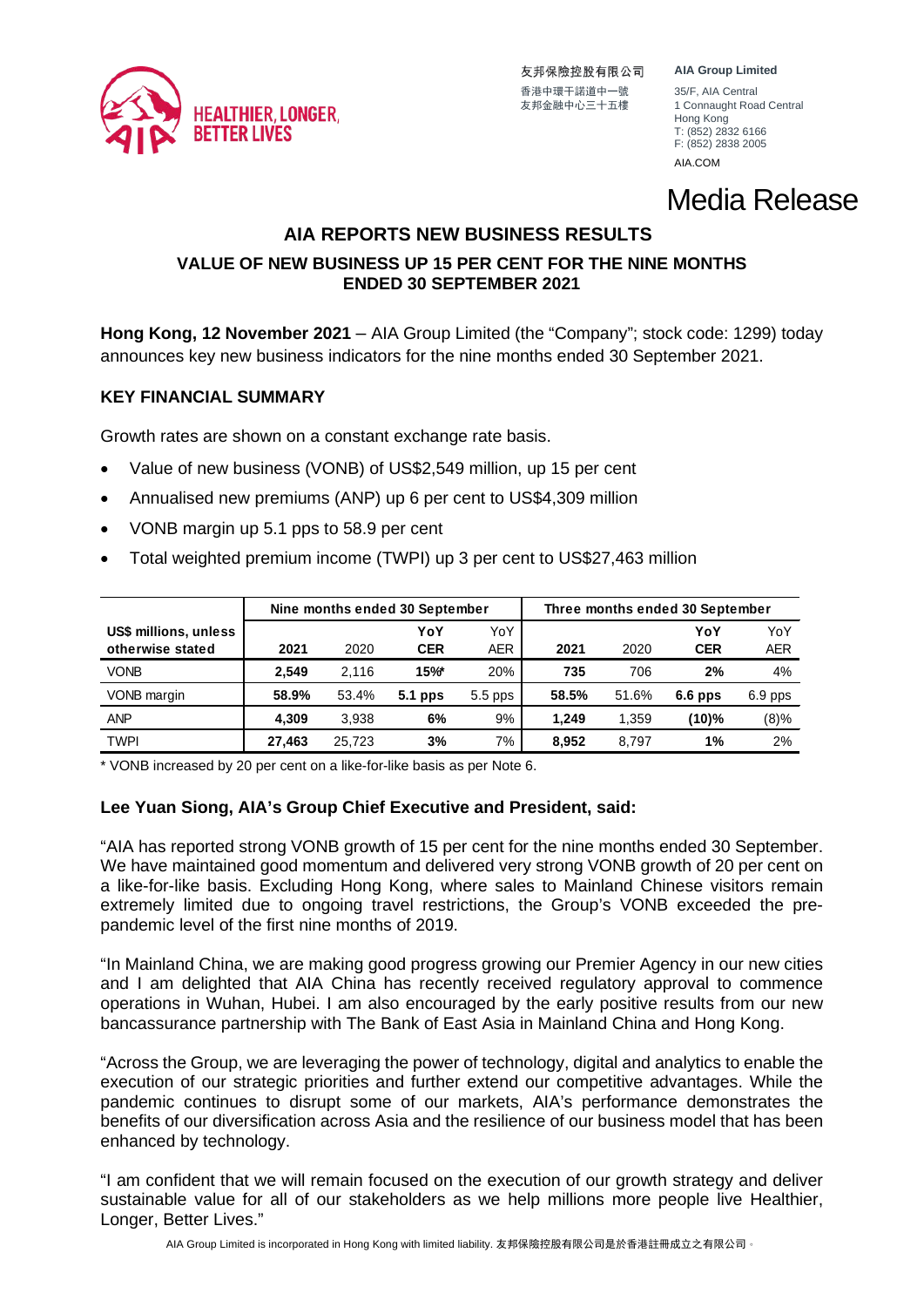### **SUMMARY FOR THE NINE MONTHS ENDED 30 SEPTEMBER 2021**

In the first nine months of 2021, VONB of US\$2,549 million for the Group increased by 15 per cent compared to the corresponding period in 2020. We have maintained good momentum and delivered very strong VONB growth of 20 per cent on a like-for-like basis. VONB for the Group outside Hong Kong remained above the pre-pandemic level of 2019.

AIA China continued to be the largest contributor to the Group's VONB and delivered doubledigit VONB growth in the first nine months of 2021 on a like-for-like basis. Our differentiated Premier Agency model has generated significantly higher agent productivity compared to the first nine months of 2020. Average agent incomes have exceeded the pre-pandemic levels of 2019, supporting agent recruitment and retention. While traditional protection products remain the largest contributor to our VONB, we have achieved strong sales from our expanded suite of longterm savings products as we deepen our share of customer wallet. We continue to make good progress as we establish and grow our Premier Agency in new cities to AIA China. We also recently received approval from the China Banking and Insurance Regulatory Commission Hubei Bureau to commence operations in Wuhan, Hubei.

Our business in Hong Kong reported very strong VONB growth, driven by an excellent performance from our domestic customer segment. Sales to Mainland Chinese visitors remained limited as a result of ongoing travel restrictions. Over the first nine months of 2021, our Premier Agency has delivered sequential VONB growth quarter by quarter. We also achieved strong growth in our bancassurance channel, supported by an encouraging start from our new partnership with The Bank of East Asia that commenced in early July.

Both AIA Singapore and AIA Malaysia delivered VONB growth for the first nine months of 2021. In the third quarter of 2021, tighter pandemic restrictions contributed to reduced VONB compared to the very strong performances from both businesses in the third quarter of 2020. Supported by increased adoption of digital tools, we have grown active agent numbers and productivity in our Premier Agency in both markets.

Excluding AIA Vietnam, VONB from Other Markets in the first nine months of 2021 was above the corresponding period in 2020 on a like-for-like basis. The more infectious Delta variant of COVID-19 has had a significant effect on several markets within this reportable segment during the third quarter of 2021. Vietnam experienced unprecedented levels of infection and lockdowns compared to a largely unaffected third quarter in 2020. While significantly higher adoption of remote sales processes helped to mitigate the impacts of pandemic restrictions on sales activity, VONB from Other Markets was slightly lower in the first nine months of 2021 on a like-for-like basis.

AIA Thailand has delivered excellent VONB growth, driven by strong performances from both our agency and bancassurance channels. Our very strong growth momentum of the first half of 2021 has continued in the third quarter.

Overall, VONB margin for the first nine months of 2021 of 58.9 per cent increased 5.1 pps, driven by product mix shift, reduced acquisition expense overruns and higher government bond yields. The VONB margin is stated net of acquisition expense overruns, and the long-term investment return assumptions remain unchanged from those shown in our Annual Report 2020. Margin reported on a present value of new business premium (PVNBP) basis was 10 per cent, an increase from 9 per cent for the first nine months of 2020. ANP of US\$4,309 million increased by 6 per cent and TWPI increased by 3 per cent to US\$27,463 million over the same period.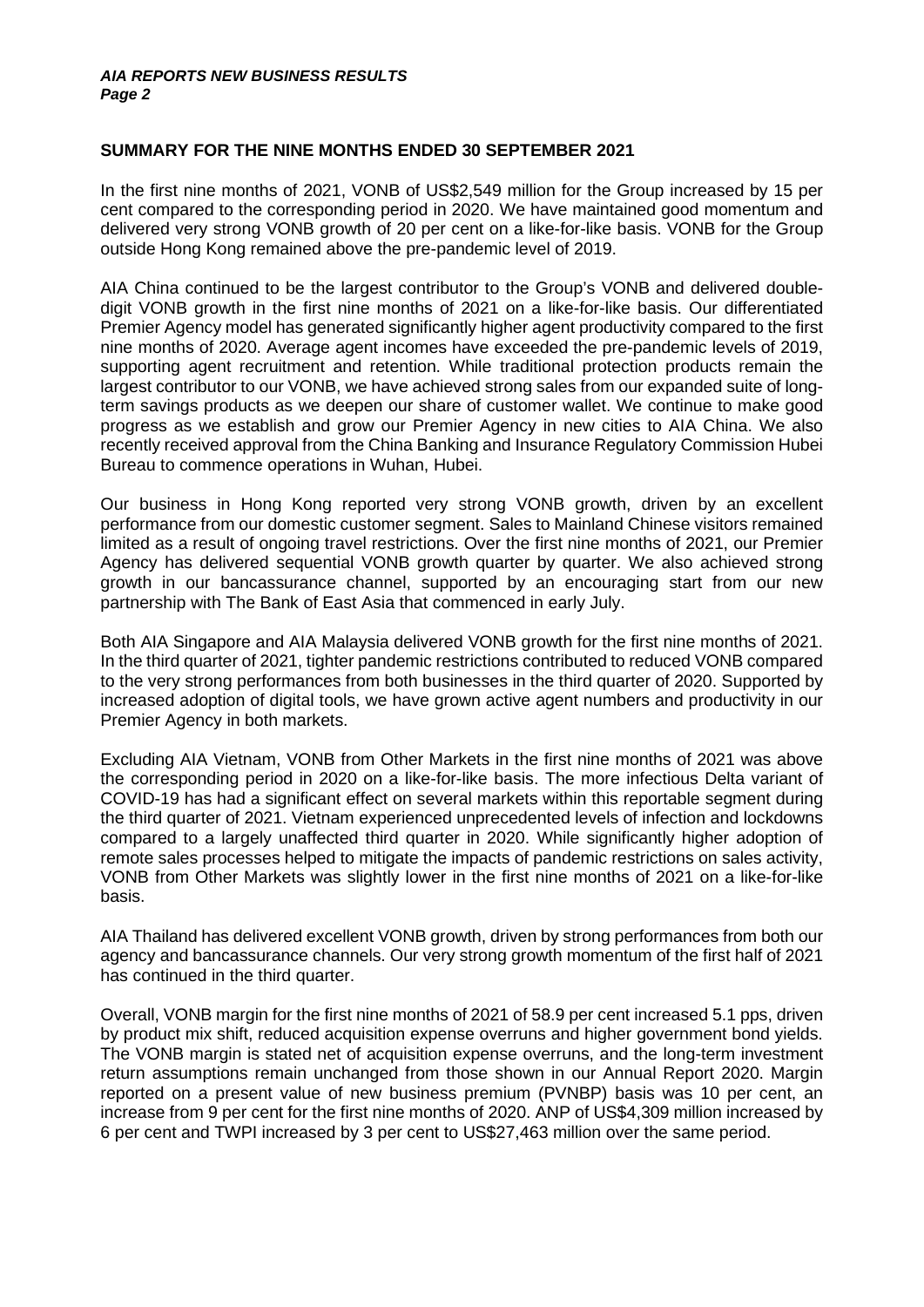#### *AIA REPORTS NEW BUSINESS RESULTS Page 3*

# **OUTLOOK**

Rising incomes, low levels of private insurance penetration and limited social welfare coverage continue to drive structural demand for AIA's insurance products across Asia. Our substantial competitive advantages enable us to leverage this demand to generate sustainable long-term growth. While the global economy has recovered strongly in 2021, the ongoing effects of the pandemic have slowed the pace of growth in the third quarter. We continue to see disruption from pandemic restrictions and increased claims in some of our markets, particularly where vaccination levels are low. Despite near-term uncertainty, we are confident that the execution of our strategic priorities will build on our strong track record of growth and generate long-term shareholder value.

## **FOREIGN EXCHANGE VOLATILITY**

AIA receives the vast majority of its premiums in local currencies and we closely match our local assets and liabilities to minimise the economic effects of foreign exchange movements. When reporting the Group's consolidated figures, there is a currency translation effect as we report in US dollars. We have provided growth rates and commentaries on CER unless otherwise stated, since this provides a clearer picture of the underlying performance of the businesses.

- End -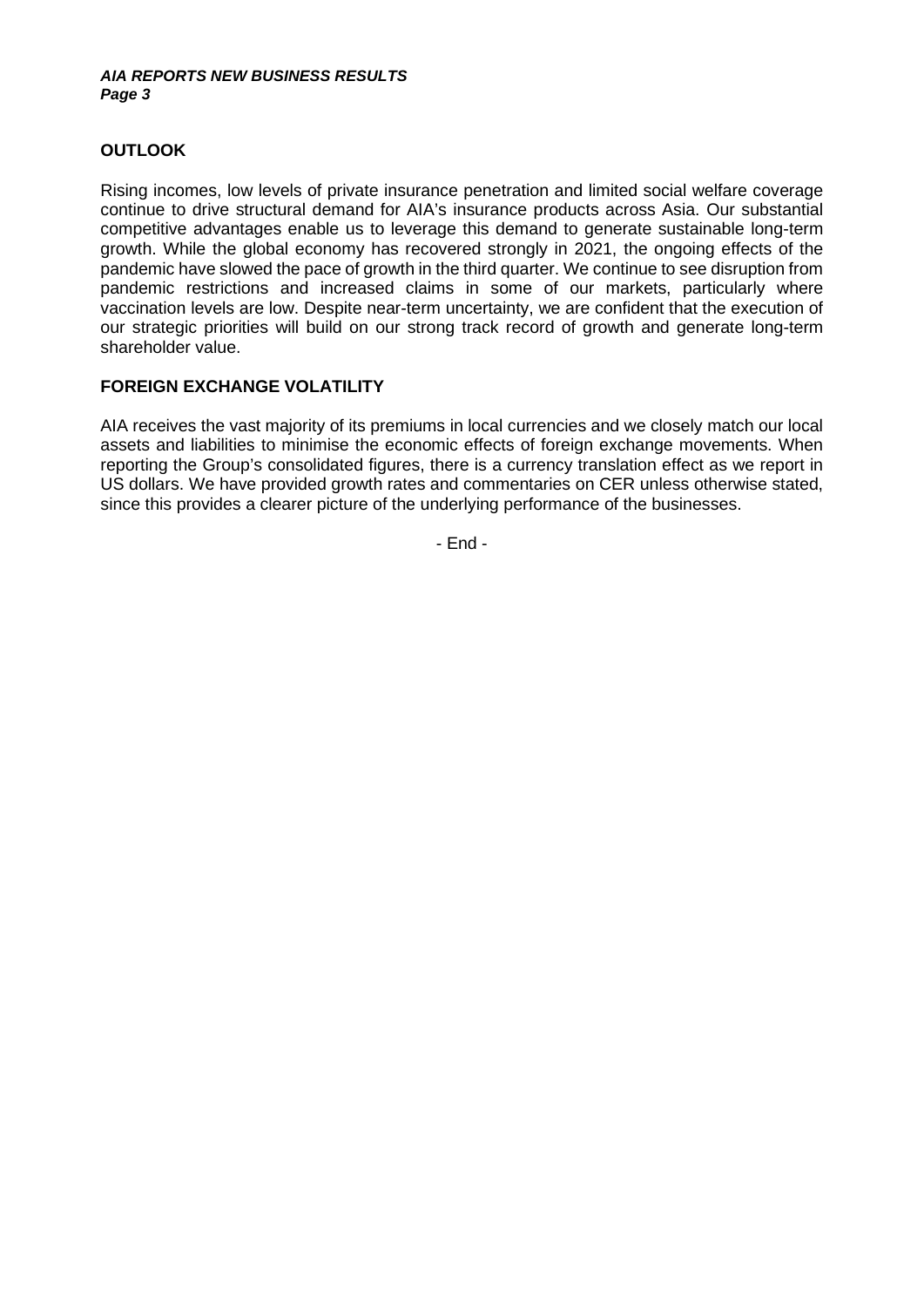Notes:

- 1. AIA's third fiscal quarter of 2021 and 2020 ended on 30 September 2021 and 30 September 2020, respectively.
- 2. All figures are presented in actual reporting currency (US dollars) and based on actual exchange rates (AER) unless otherwise stated. Change is shown on a year-on-year basis and based on constant exchange rates (CER) unless otherwise stated. Change on CER is calculated using constant average exchange rates for 2021 and 2020.
- 3. Long-term investment return assumptions used in the embedded value (EV) basis for the third quarter 2021 results are the same as at 31 December 2020 shown in the supplementary embedded value information in our Annual Report 2020. Non-economic assumptions used in the EV basis are based on those as at 31 December 2020, updated to reflect AIA's latest view of expected future experience.
- 4. VONB is calculated based on assumptions applicable at the point of sale. Starting from 2021, the risk margins assumed in the VONB calculations are determined at a product level to better reflect the market and non-market risks associated with the mix of products sold during the reporting period, as previously announced in our Annual Report 2020.

VONB for the Group excludes VONB attributable to non-controlling interests.

ANP and VONB for Other Markets include the results from 49 per cent shareholding in Tata AIA Life Insurance Company Limited (Tata AIA Life).

- 5. VONB includes pension business. ANP and VONB margin exclude pension business and are before deduction of non-controlling interests.
- 6. Throughout the quarterly new business highlights announcement, growth on a like-for-like basis refers to the exclusion of the 5 per cent withholding tax applied since July 2020 for AIA China following subsidiarisation, the exclusion of the Mainland Chinese visitor customer segment in our Hong Kong business and the exclusion of the one-off contribution from Commonwealth Bank of Australia (CBA) in the first quarter of 2020 for Other Markets.
- 7. ANP represents 100 per cent of annualised first year premiums and 10 per cent of single premiums, before reinsurance ceded and excluding pension business.
- 8. TWPI consists of 100 per cent of renewal premiums, 100 per cent of first year premiums and 10 per cent of single premiums, before reinsurance ceded.
- 9. In the context of our reportable segments, Hong Kong refers to operations in Hong Kong Special Administrative Region (SAR) and Macau SAR; Singapore refers to operations in Singapore and Brunei; and Other Markets refers to operations in Australia, Cambodia, India, Indonesia, Myanmar, New Zealand, the Philippines, South Korea, Sri Lanka, Taiwan (China) and Vietnam.
- 10. The results of Tata AIA Life are accounted for the three-month period ended 30 June 2021 in AIA's consolidated results for the third quarter ended 30 September 2021. For clarity, TWPI does not include any contribution from Tata AIA Life.